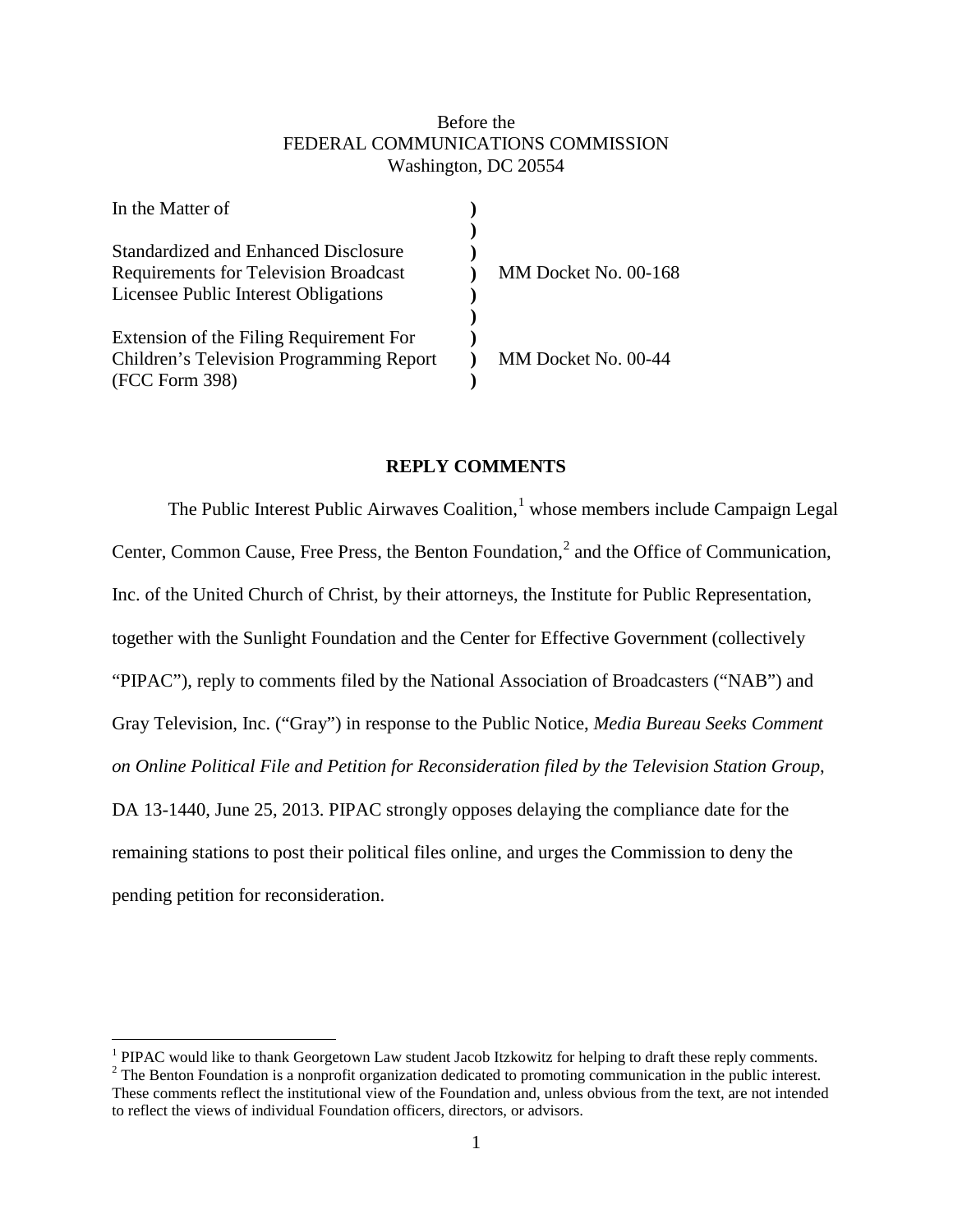## **Introduction**

In the *Second Report and Order*, the Commission required that broadcast television stations place their political files online in stages: the affiliates of the four major networks in the top 50 DMAs were required to comply by August 2, 2012, and all other television stations were required to comply by July 1, 2014.<sup>[3](#page-1-0)</sup> The Order explained that "Commission staff will gain experience with the process of assisting the smaller first wave of broadcasters transitioning to the online political file. This will enable staff to more efficiently assist the larger number of stations that will transition later, who may need enhanced support because of their more limited IT resources."[4](#page-1-1) The Commission also stated that the Media Bureau would put out a Public Notice by July 2013 to "give commenters – including the initial group of stations to use the online political file, stations that have yet to transition, and members of the public that review the online political file – an opportunity to provide the Commission with information regarding the impact and utility of the online political file," and to give the Commission the opportunity "to consider whether any changes should be made before the requirement takes effect for the other stations."<sup>[5](#page-1-2)</sup>

As promised, the Media Bureau issued a Public Notice on June 25, 2013. In addition to seeking comment on how the process went for the broadcasters that filed and on the data's usefulness to the public, it sought comment on a Petition for Reconsideration filed by some station owners calling themselves the Television Station Group.

Despite many dire predictions made in previous comments that requiring stations to upload their public files would "greatly strain already severely taxed station resources,"[6](#page-1-3) *no*

<span id="page-1-0"></span><sup>3</sup> Standardized and Enhanced Disclosure Requirements for Television Broadcast Licensee Public Interest Obligations, Extension of the Filing Requirement for Children's Television Programming Report, Second Report and Order, 27 FCC Rcd. 4535, at  $\P$  3, 48 (2012) ("Second Report and Order").

<span id="page-1-3"></span>

<span id="page-1-2"></span><span id="page-1-1"></span><sup>&</sup>lt;sup>4</sup> *Id.* at ¶ 48.<br>
<sup>5</sup> *Id.* at ¶ 49.<br>
<sup>6</sup> Comments of the Joint Broadcasters, MM Docket No. 00-168 (Dec. 22, 2011), at 3. This comment claimed that <sup>6</sup> "the burden of compliance would be substantial . . . *on average*, 100 hours [per week] in complying . . . at least a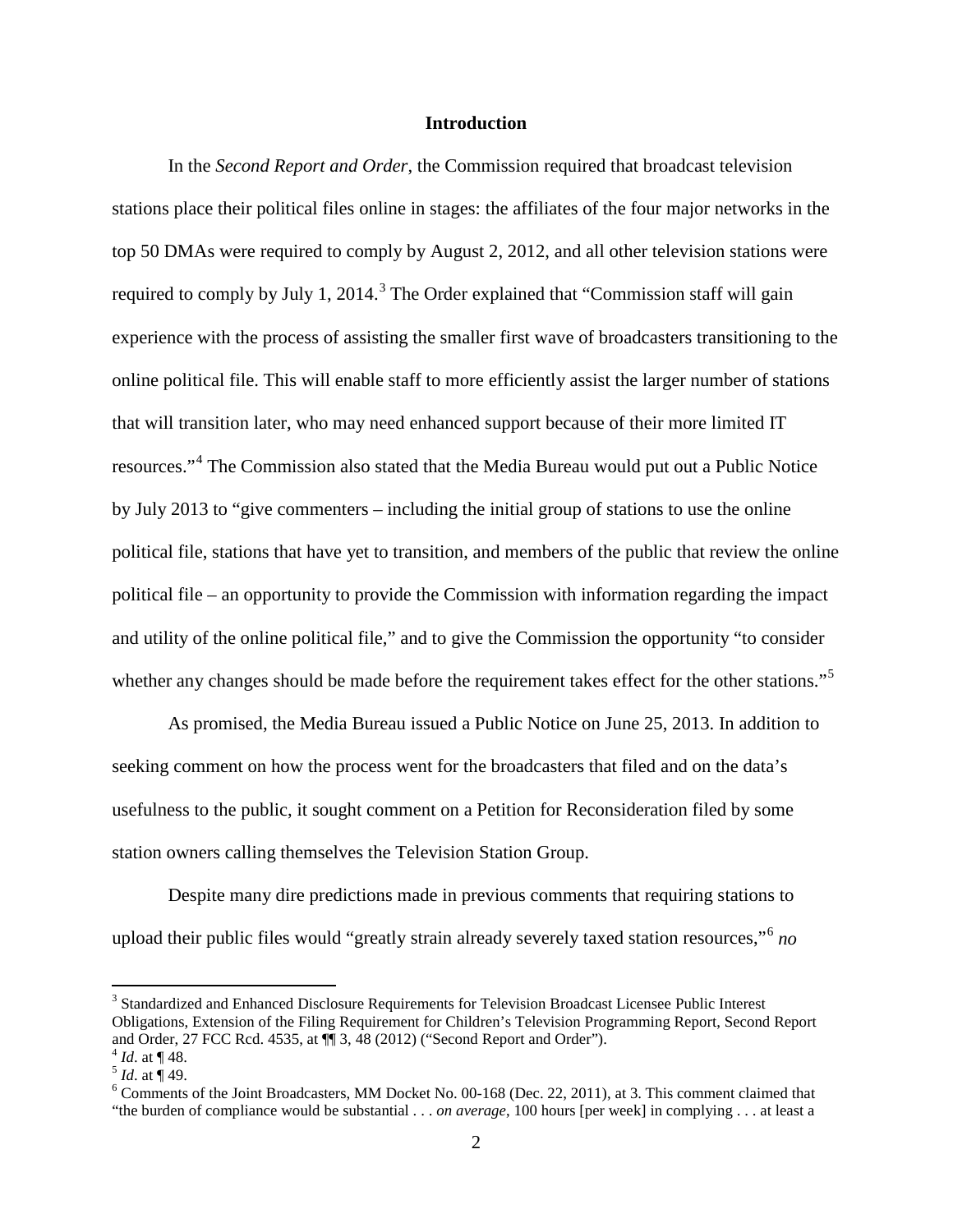station currently subject to the rules even filed comments in response to the Public Notice. Indeed, the NAB observed, based on the experience of the more than 200 stations that were required to post their political files online, that "the posting of political files for these stations can be characterized as uneventful."<sup>[7](#page-2-0)</sup> NAB does not seek to delay the compliance date for the remaining stations, but it does ask the Commission to delay deciding the pending petition for reconsideration until all stations have had an opportunity to post their political files online. Gray is the only commenter that has asked the Commission to delay implementing the compliance date for stations not affiliated with the top four networks or outside the top 50 DMAs. PIPAC strongly opposes both of these requests.

# **I. The Commission Should Not Delay the Compliance Date**

PIPAC strongly opposes any delay in requiring the remaining stations to place their political files online, as such a delay would be unnecessary and harmful to the public. If maintaining the online political file had caused significant burdens for broadcast stations, they surely would have made that unequivocal in their initial comments. However, only one company, Gray, which owns television stations in thirty small and mid-sized markets that were not yet required to upload their political files, complains about the *potential* burdens of online filing. The Commission has already considered concerns similar to Gray's, and correctly concluded that the significant benefits to the public outweighed the limited costs to broadcasters.<sup>[8](#page-2-1)</sup> Thus, Gray's comments should be rejected as an untimely petition to reconsider the *Second Report and Order.*

Should the Commission nonetheless consider Gray's comments on the merits, it should reject Gray's request to indefinitely postpone the compliance date. Gray cites only a single

 $\overline{a}$ 

six-fold increase in time stations would have to devote to maintain the file." *Id.* at 15; *see also*, *e*.*g*. Comments of the

<span id="page-2-1"></span><span id="page-2-0"></span>National Association of Broadcasters, MM Docket No. 00-168 (Jan. 17, 2012), at 7.<br>
<sup>7</sup> Comments of the National Association of Broadcasters, MM Docket No. 00-168 (Aug. 26, 2013) ("NAB"), at 3.<br>
<sup>8</sup> See Second Report and Or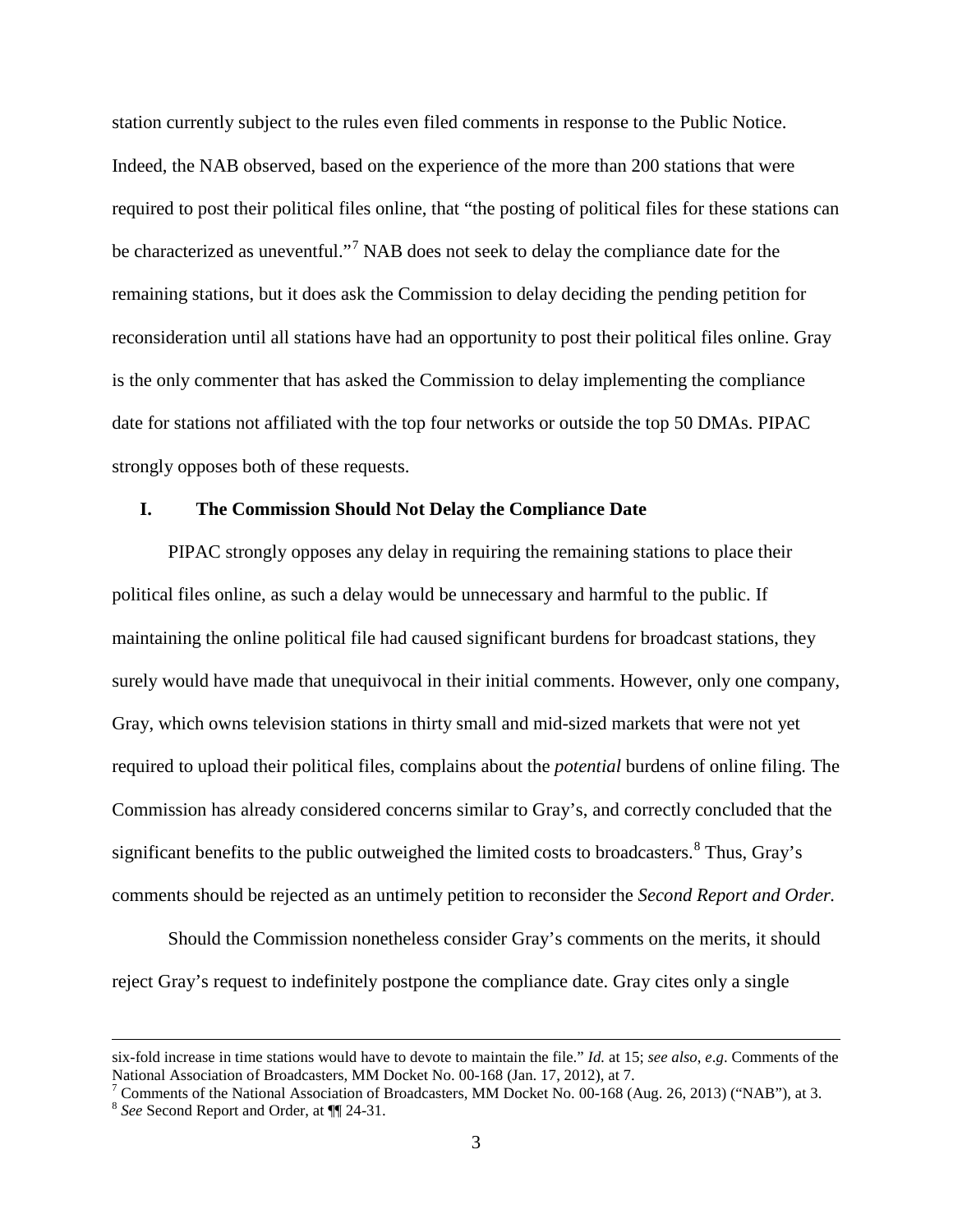example to support its claim that filing online would be burdensome. During the 2012 election, an employee at WSAW, located in the Wausau, Wisconsin market, spent more than 30 hours per week managing and updating the political file with the station's roughly 370 original ad orders.<sup>[9](#page-3-0)</sup> Gray argues that time spent uploading ad information is time spent away from other important tasks.

What Gray does not disclose is how much money it made from these ads. It appears that between January 1, 2012, and April 25, 2012 alone, well before the general election, WSAW earned \$1.17 million in political ad revenue.<sup>[10](#page-3-1)</sup> Indeed, political advertising spending has vastly increased broadcast station revenues across the board, with an overall increase in political ad revenue of 38% from 2010 to 2012.<sup>[11](#page-3-2)</sup> For broadcast stations specifically, presidential spending on political ads grew 65% from 2008 to  $2012<sup>12</sup>$  $2012<sup>12</sup>$  $2012<sup>12</sup>$  For example, Journal Communications reported that in the third quarter 2012, its broadcast revenue increased by 25%, driven primarily by political and issue advertising. The same political spending contributed to an 11% increase in overall revenues.<sup>[13](#page-3-4)</sup> Thus, even assuming it were true that maintaining an online political file is more time-consuming than a paper file, stations' revenue increases resulting from political ad spending would more than cover additional marginal expenses.<sup>[14](#page-3-5)</sup>

<span id="page-3-1"></span><span id="page-3-0"></span><sup>&</sup>lt;sup>9</sup> Comments of Gray Television, Inc., MM Docket No. 00-168 (Aug. 26, 2013), at 4.<br><sup>10</sup> *Interactive Map: Political Advertising Spending with Wisconsin Television Stations*, Sheboygan Press (May 3, 2012), http://www.sheboyganpress.com/interactive/article/99999999/WIS08/120503126/Interactive-map-Politicaladvertising-spending-Wisconsin-television-stations. For a breakdown of spending, see *Search Wisconsin Campaign Advertising Costs by Political Organization, Market or Television Station*, Green Bay Press Gazette (July 30, 2012), http://www.greenbaypressgazette.com/article/99999999/WIS0110/399992313/Search-Wisconsin-campaign-<br>advertising-costs-by-political-organization-market-television-station?appSession=61466959344218.

<span id="page-3-2"></span><sup>&</sup>lt;sup>11</sup> Michael Malone, *TVB: Stations Grab 80% of '12 Political Spend*, Broadcasting & Cable (Jan. 17, 2013), http://www.broadcastingcable.com/article/491403-TVB Stations Grab 80 of 12 Political Spend.php. <sup>12</sup>  $\tilde{I}$ d.<br><sup>13</sup> Journal Communications Reports Third Quarter 2012 Results, Journal Communications (last visited Sept. 20,

<span id="page-3-4"></span><span id="page-3-3"></span><sup>2013),</sup> http://phx.corporate-ir.net/phoenix.zhtml?c=145779&p=irol-newsArticle&ID=1749923.<br><sup>14</sup> As PIPAC et al. argued in initial comments, adopting our proposal for collecting machine-readable data could

<span id="page-3-5"></span>actually reduce burdens on broadcast stations.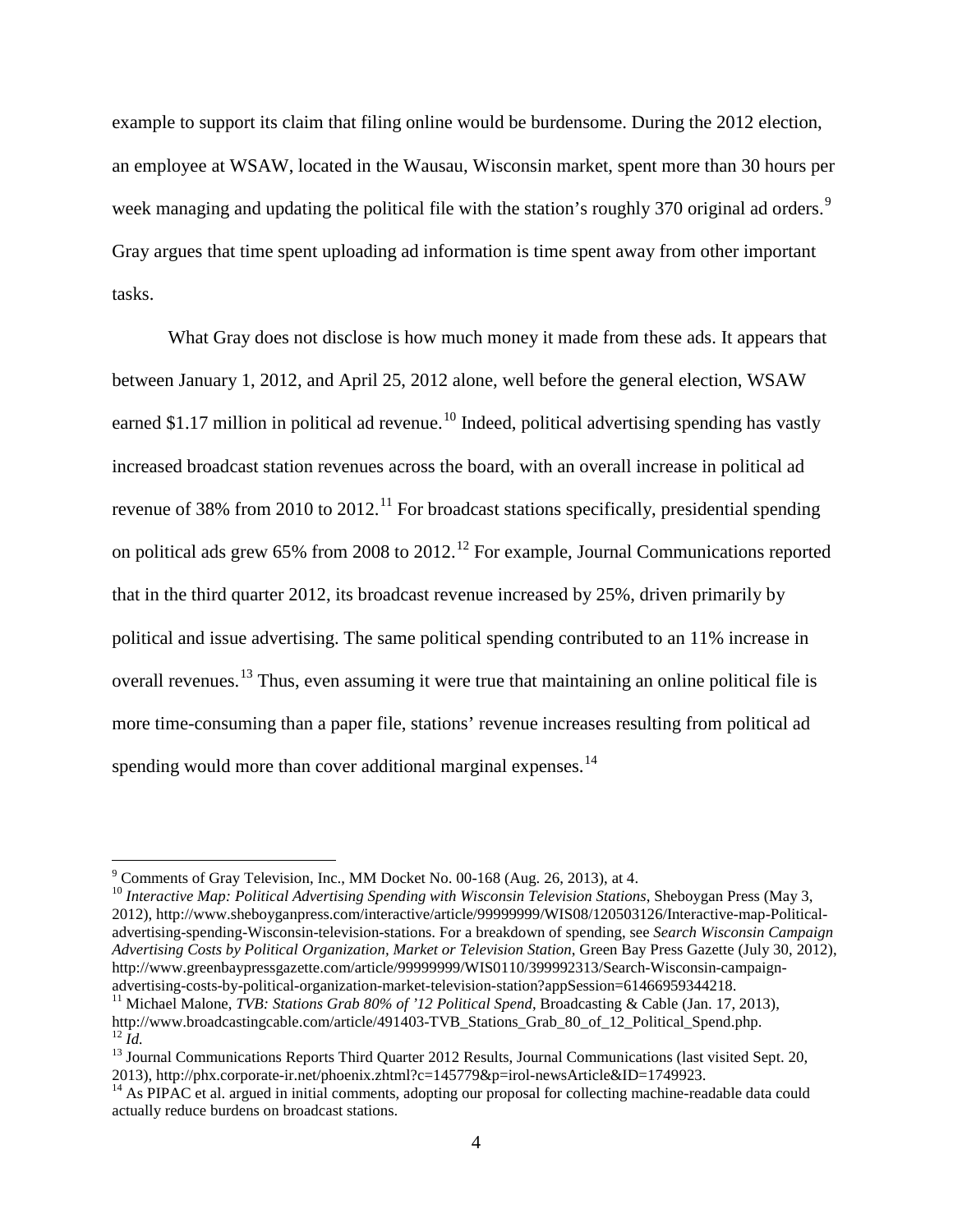To support its request to delay compliance, Gray quotes language from the S*econd Report and Order* to the effect that smaller stations "generally have smaller political files than the affiliates in the top 50 DMAs, and therefore the public will not be deprived of online access to substantial amounts of political file information."[15](#page-4-0) This language is taken out of context. The Commission was simply explaining its choice to implement the requirement in two stages. The Commission recognized the value of having the political files for all stations easily accessible to the public in an online database, which is why it decided to require that *all* stations post this information beginning on July 1, 2014.

PIPAC has described some of the many benefits to the public that resulted from having political files available online.<sup>[16](#page-4-1)</sup> Any delay in the compliance date for the remaining stations would be harmful to the public, especially because so much of 2014 political ad spending will likely take place in smaller media markets outside the top  $50<sup>17</sup>$  $50<sup>17</sup>$  $50<sup>17</sup>$  Pivotal Senate contests are occurring in many states without top 50 media markets, such as West Virginia, Kentucky, Arkansas, New Hampshire, Alaska, and South Dakota, while only three hotly contested states (North Carolina, Louisiana, and Virginia), have top 50 markets.<sup>[18](#page-4-3)</sup> Indeed, smaller states often see more political advertising on television because the cost of the ad time is comparatively cheaper, enabling candidates and groups to afford and buy more time. For example, from October 1 to 21, 2012, outside groups spent only \$3.3 million at Montana television stations, an amount much

<span id="page-4-2"></span><span id="page-4-1"></span>

<span id="page-4-0"></span><sup>&</sup>lt;sup>15</sup> Comments of Gray, at 5 (quoting Second Report and Order,  $\P$  48).<br><sup>16</sup> Comments of PIPAC, MM Docket No. 00-168 (Aug. 26, 2013), at 3-11.<br><sup>17</sup> See Paul Blumenthal, 2014 Senate Campaign Spending Surges As Super PACs St 2, 2013), http://www.huffingtonpost.com/2013/07/02/2014-senate-campaign-spending-super-pac\_n\_3530471.html; Mark Fratrik, *Here's What TV Advertisers Think,* N.Y. Times (July 16, 2013),

http://www.nytimes.com/roomfordebate/2013/07/16/state-politics-vs-the-federal-government/advertisers-saynational-state-and-local-politics-matter.<br><sup>18</sup> John Giokaris, *2014 Senate Elections: Here is the Republican Roadmap to Victory*, Policymic.com (Jan. 2013),

<span id="page-4-3"></span>http://www.policymic.com/articles/23623/2014-senate-elections-here-is-the-republican-roadmap-to-victory; *Local Television Market Universe Estimates*, TVB (Sept. 22, 2012),

http://www.tvb.org/media/file/TVB\_Market\_Profiles\_Nielsen\_Household\_DMA\_Ranks2.pdf (note that WV, KY, AR, AK, NH, and SD do not have top-100 media markets).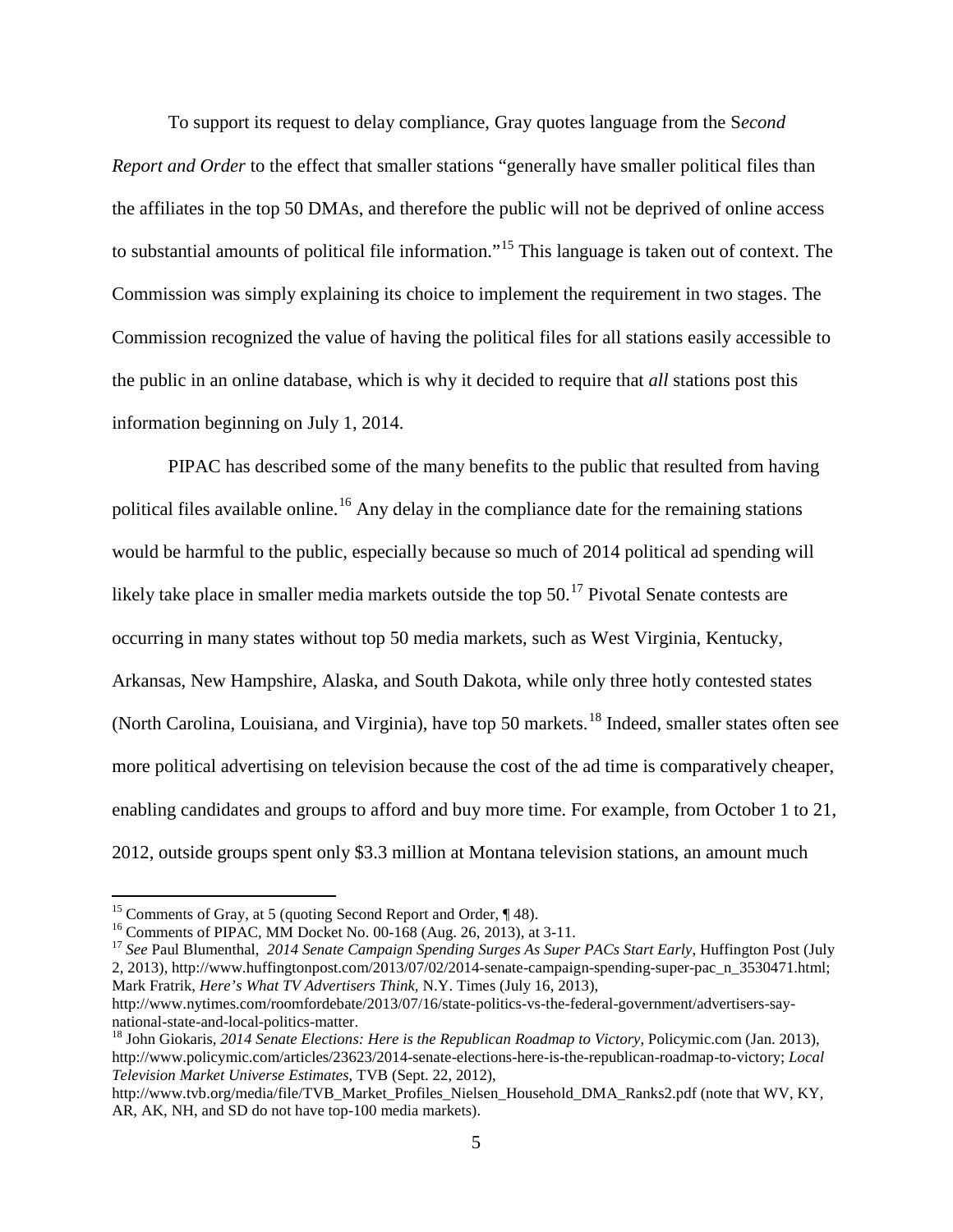less than many other states.<sup>[19](#page-5-0)</sup> Yet, the stations aired 25,211 ads on the state's Senate race, the highest number in any state during that time period.<sup>[20](#page-5-1)</sup> Citizens that reside in Montana and other similar places should be able to determine how much money is being spent and by whom on political races and issues.

Additionally, an increasing proportion of television advertising is taking place on stations that are not affiliates of the top four networks.<sup>[21](#page-5-2)</sup> For example, both candidates spent approximately equal amounts on English and Spanish television ads in the 2012 Arizona Senate campaign.[22](#page-5-3) With this growth in ads outside of ABC, CBS, NBC, and Fox, requiring the remaining stations to post their political file online is essential to providing a complete picture of political advertising spending.

It is essential for all stations – including smaller market stations as well as non-network affiliates – to post political files online so that the public can get an accurate and complete account of political spending nationwide. The Commission should not delay the compliance date for the remaining stations.

### **II. The Commission Should Deny the Petition for Reconsideration**

No commenter supported the petition for reconsideration filed by the Television Station Group seeking to file aggregate data in lieu of disclosing specific ad buys. Thus, the Commission should deny the petition for the reasons stated in PIPAC's comments.<sup>[23](#page-5-4)</sup>

<span id="page-5-0"></span><sup>&</sup>lt;sup>19</sup> Brendan Sasso, *Local Television Stations in Swing States Cash in on Deluge of Political Ads*, Hill (Oct. 28, 2012), http://thehill.com/blogs/hillicon-valley/technology/264413-local-tv-stations-cash-in-on-deluge-of-po  $^{20}$  *Id.*<br><sup>21</sup> United States Hispanic Chamber of Commerce, https://www.ushcc.com/\_data/n\_0001/resources/live/Speak-Our-

<span id="page-5-2"></span><span id="page-5-1"></span>Language-USHCC-Press-Release.pdf; *but see* Jordan Fabian, *Do More Spanish-Language Ads Mean More Votes for Romney*, ABC News, Oct. 1, 2012, http://abcnews.go.com/ABC\_Univision/Politics/mitt-romney-spanish-language-<br>ad-spending-surges-obama/story?id=17365251).

<span id="page-5-3"></span><sup>&</sup>lt;sup>22</sup> Sean Peick, *Carmona, Flake Campaigns spend Combined \$228,000 on Spanish-Language Advertising in Phoenix,* Cronkite News, Nov. 13, 2012, http://cronkitenewsonline.com/2012/11/carmona-flake-campaigns-spend-combined-

<span id="page-5-4"></span> $228000$ -on-spanish-language-advertising-in-phoenix-phoenix-phoenix-3<sup>23</sup> Comments of PIPAC, MM Docket No. 00-168 (Aug. 26, 2013), at 24-25.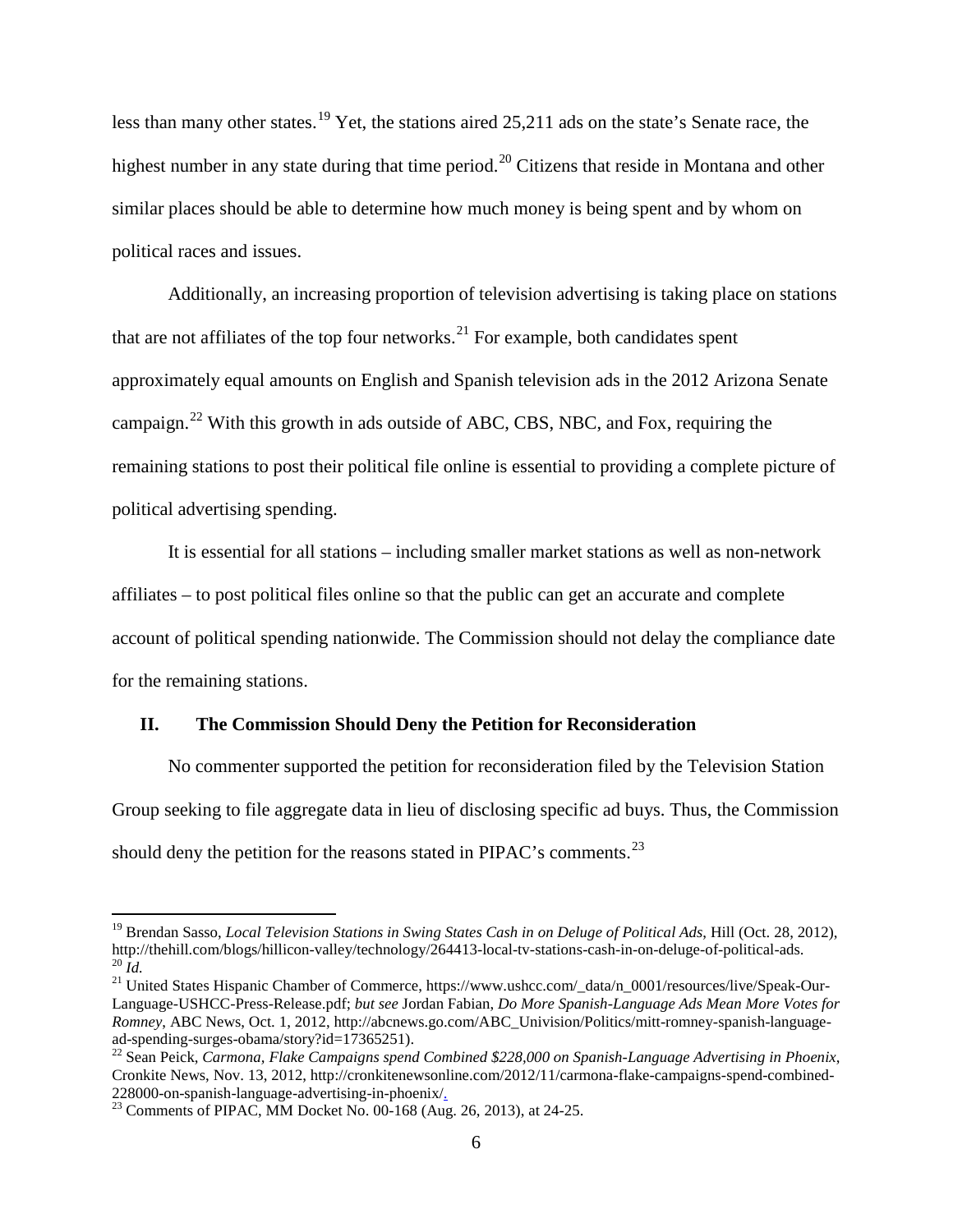The Commission should also deny NAB's request to "keep the reconsideration petition under consideration until stations of all sizes and types in all markets have experienced at least one election cycle with the online political file requirement."<sup>[24](#page-6-0)</sup> The NAB's concern that these stations may experience difficulty is purely speculative. Should problems arise, the Commission need not keep this proceeding open to address them. A request to unreasonably delay consideration of pending petitions for reconsideration is, in reality, an effort to keep this proceeding and the attendant litigation open despite the fact that petitioners have no evidence to support their claims of harm. Therefore, the Commission should deny the petition for reconsideration.

# **III. The Commission Should Require Cable and Satellite Operators to Post Their Public Files Online**

PIPAC agrees with NAB that cable and satellite providers should also be required to post their public files (including political files) online. Thus, PIPAC urges the Commission to take steps necessary to get all political files online. However, there is no reason to delay the compliance dates of the existing rules for broadcast television stations while the Commission conducts these proceedings.

### **Conclusion**

The online posting of political files has worked well and provided substantial benefits to the public. These benefits could be increased by adopting PIPAC's proposals for a searchable database. Under no circumstances, however, should the Commission delay the compliance dates

<span id="page-6-0"></span><sup>24</sup> Comments of NAB, MM Docket No. 00-168 (Aug. 26, 2013), at 6-7.